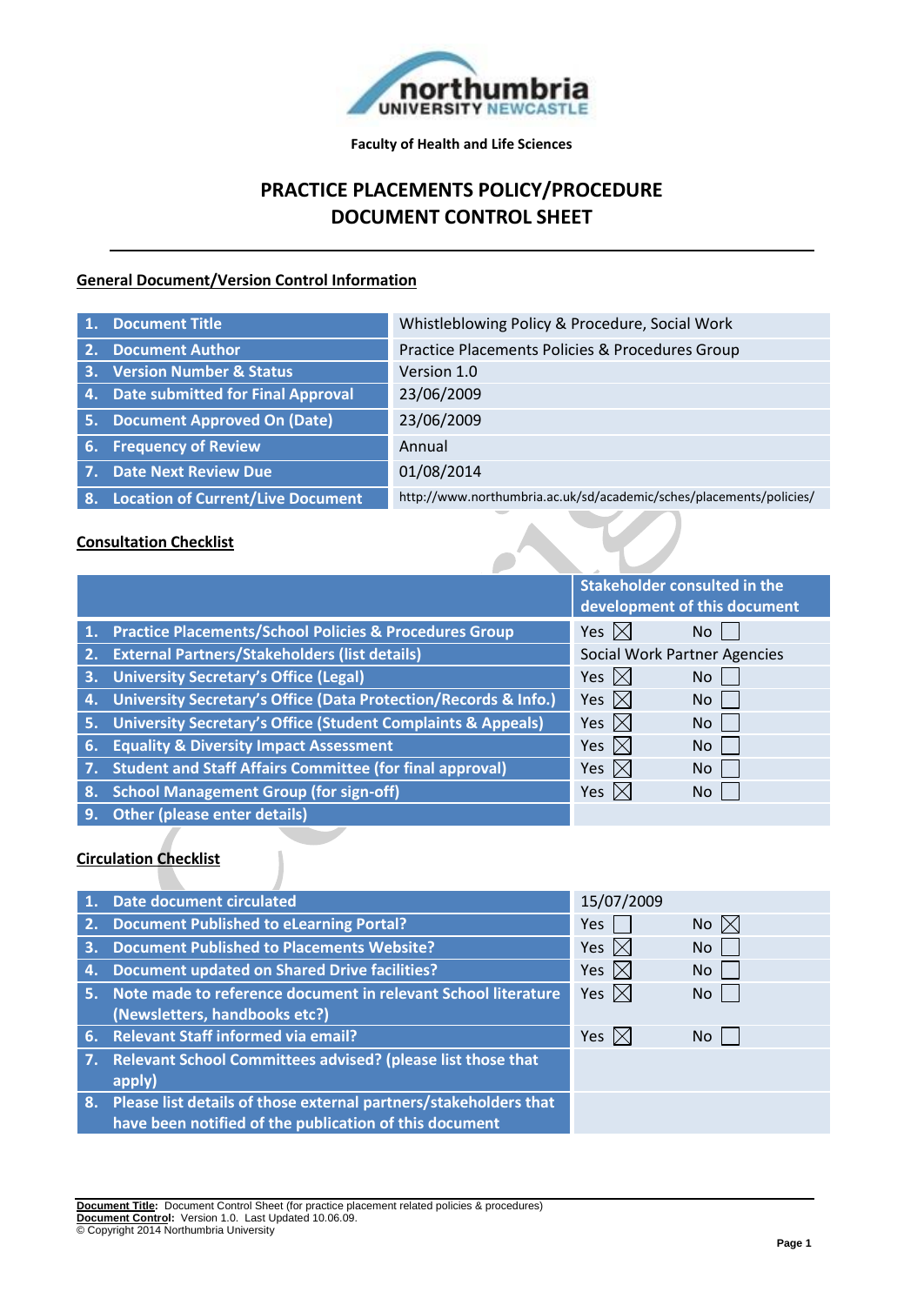

#### **Faculty of Health and Life Sciences**

# **WHISTLEBLOWING POLICY & PROCEDURE SOCIAL WORK**

### **1. Introduction**

The Social Work Degree Programme is committed to good practice in every aspect of the Programme, be it teaching, assessment, tutorial support or social work practice opportunities. The aim is primarily to better serve the needs of service users and carers, and therefore there is an expectation that tutors, students, support staff, practice assessors, link workers and all involved in the delivery of the programme will maintain standards in keeping with the aims of the programme and the professional Codes of Practice for Social Care Employers and Employees (GSCC, 2002).

The Whistleblowing Policy and Procedure aims to offer guidance to facilitate and support staff and students to safely raise complaints/concerns related to practice placements directly with appropriate individuals, who will then act on their behalf, to communicate the complaint/concern to key personnel.

An important aspect of the process is assuring and maintaining confidentiality which will be guaranteed at all times, however, due to the nature of some situations there are occasions where anonymity cannot be guaranteed.

Whistleblowing is relevant to all organisations and the people who work or study in them. All staff and students have a role in highlighting or communicating issues or concerns that present risks to an organisation, its staff, service users or students on placement within the host organisation. All placement providers are at risk of things going wrong. When a risk occurs, often one of the first people to suspect or realise that something is wrong may be a student. However, the student may not feel they are the best person or in the best position to whistle blow, or they may lack confidence in raising the issue. It is the aim of this policy and procedure to enable and support staff/students in identifying and taking appropriate action should such situations arise.

#### **2. Policy Statement**

This policy and procedure applies to the BSc (Hons) Social Work programme, in the Faculty of Health and Life Sciences which requires student allocation to a practice placement as part of a programme of study. The policy and procedures have been developed in collaboration with Placement Providers. The aim is to ensure that potential/identified risks are managed in a timely manner in order to minimise the risk and/or limit the potential for future risk.

As a public body, the University recognises responsibilities under the Public Interest Disclosure Act ('Whistleblowing' Act 1999) and the second report on Standards in Public Life (Nolan Committee 1996) that staff and students are permitted to speak freely without fear of disciplinary action, victimisation or discrimination. This extends to providing processes that facilitate and support staff and or students to raise legitimate concerns/issues related to practice placements.

In particular the University acknowledges the relative powerlessness and vulnerability of students who may be undergoing a process of assessment by work-based staff during their practice placement. The University takes seriously its responsibilities towards students and regards it as

**Document Title:** Whistleblowing Policy & Procedure (Social work)

**Document Control:** Version 1.0. Last Updated 03.03.09. Printed versions of this document may be out of date. Please refer to the Practice Placements Website at www.northumbria.ac.uk/hcesplacements for all current versions of documentation. © Copyright 2014 Northumbria University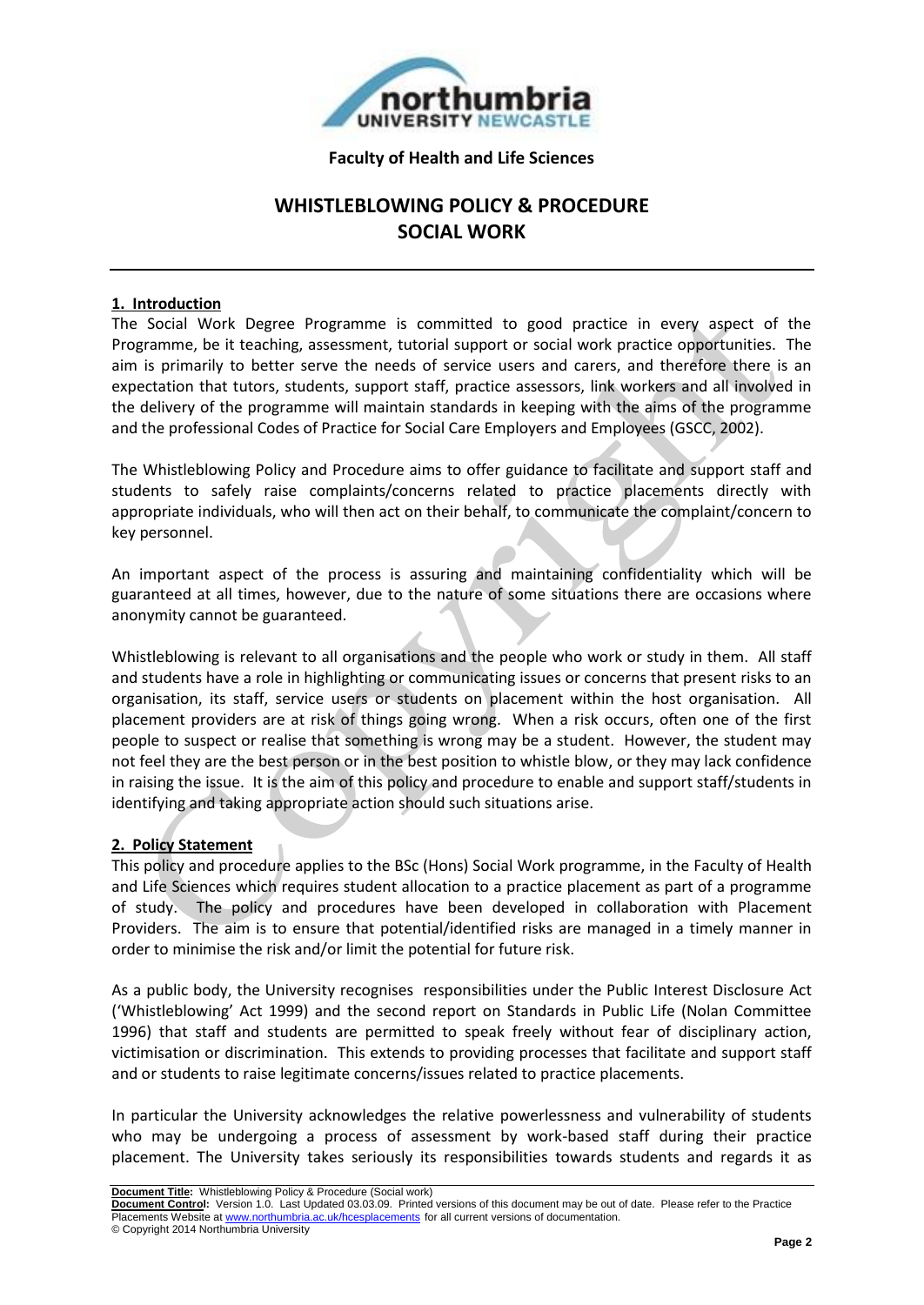important that students are able to voice their concerns and that their interests are safeguarded as far as possible.

This is particularly so for students who may be seconded from or employed by the host placement provider organisation. In such cases where a student raises a concern or issue related to their employing organisation, any subsequent investigation **MUST** be addressed from the perspective of the individual as a student undertaking a programme at Northumbria University Faculty of Health and Life Sciences and therefore this policy and procedure will apply, although it is acknowledged that the placement provider agency may require their own policy and procedure to be applied concurrently.

No detrimental action of any kind will be taken against an individual making a complaint/raising an issue, provided that it is done in good faith and without malice. A malicious or vexatious complaint, however, could result in disciplinary action.

#### **3. Definitions of Whistleblowing**

"Bringing an activity to a sharp conclusion as if by the blast of a whistle"

#### *Oxford English Dictionary*

 "Raising a concern about malpractice within an organisation or through an independent structure associated with it"

# *UK Committee on Standards in Public Life*

"Giving information (usually to the authorities) about illegal or underhand practices"

#### *Chambers Dictionary*

In the context of this policy and procedure, Whistleblowing is defined as '*raising complaints or concerns about malpractice or wrongdoing in the workplace without fear or reprisal'.* The procedure is intended to cover concerns which are in the public interest and may involve any of the following (though this list is not exhaustive):

- Abuse of service users patients, clients, pupils or their carers / legal guardians
- Theft, fraud, corruption
- Endangering health or safety or the environment
- Administrative malpractice (financial or non-financial)
- Other improper, unprofessional conduct or unethical behaviour
- Suppression or concealment of any information relating to any of the above

These concerns may be about something that: -

- Makes you feel uncomfortable in terms of known standards, your experience or the GSCC Codes of Practice (2002) for both employers and employees; or
- Falls below established standards of practice

This is not intended to be a comprehensive list and any other matters raised under this policy will be considered seriously.

All organisations should ensure they are doing their "reasonable best" to manage themselves and their customers/service users against possible risk and harm. A student on placement and/or a

**Document Title:** Whistleblowing Policy & Procedure (Social work)

**Document Control:** Version 1.0. Last Updated 03.03.09. Printed versions of this document may be out of date. Please refer to the Practice Placements Website at www.northumbria.ac.uk/hcesplacements for all current versions of documentation. © Copyright 2014 Northumbria University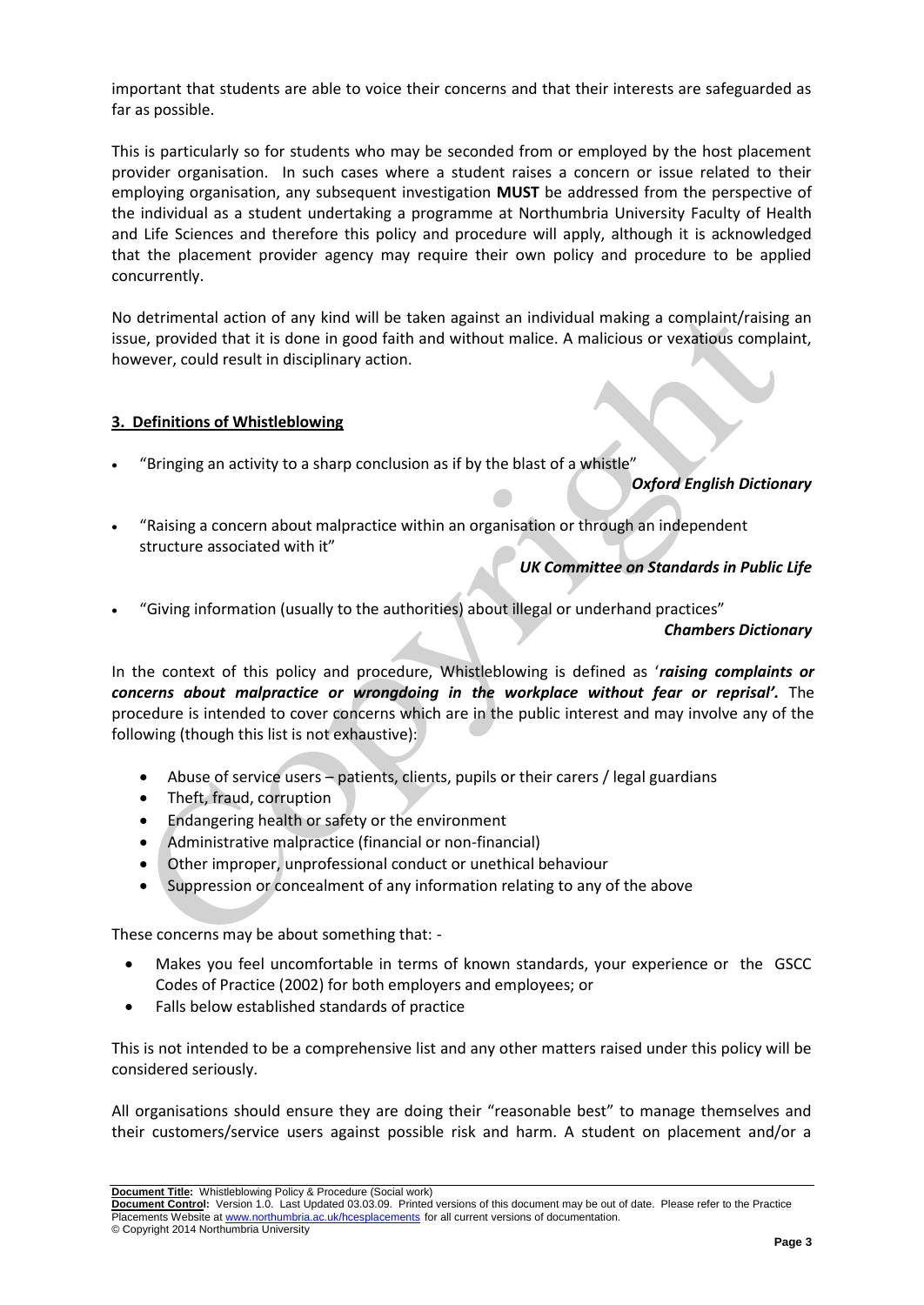member of staff in the placement provider organisation may identify a situation or event, which has the potential to cause risk or harm to an individual(s) or the organisation.

For the purpose of this policy risk is defined as *"any situation that the student is involved in which gives rise for concern for any of the parties involved"***.**

The management of risk also aims to:

- **Provide a rapid support system to students who have experienced an adverse event**
- Reduce possible harm to client groups
- Reduce possible harm to the organisation
- **IMPROVE the learning environment**
- Reduce possibility of harm to the student/employee

# **4. Procedure for managing a concern/complaint raised by a student, whilst on (or following) practice placement, or a member of university staff in relation to practice placement issues**

#### **4.1 Informal Procedure**

Some situations which are of a minor concern can usually be dealt with either by direct challenging of the person concerned or by discussion with the student's immediate Practice Assessor, Link Worker or Guidance Tutor, or their line manager. If the issue is resolved at this stage, no further action is required, but even in such a case the individual should be satisfied that the issue has been properly addressed. This would mean that the person taking the report would have to record the substance of the concern and action/s taken to deal with the situation. Students should in all cases seek advice and guidance from their Guidance Tutor or the University Practice Learning Co-ordinator and ensure that their Guidance Tutor is aware of the outcome of the informal procedure.

**4.2** If the issue is resolved at this stage, **no further action is required**. If the person raising the issue is not satisfied with the outcome of this procedure then the concerns should be put in writing in accordance with the formal procedure.

#### **4.3 Formal Procedure**

This procedure is intended to be used for any matter not satisfactorily dealt with by the informal procedure and for those serious matters outlined in the scope of this policy

Students should always take advice from their Guidance Tutor, or the BSc (Hons) Social Work Programme Manager, when they feel that formal procedures need to be invoked. A University member of staff raising concerns should take advice from their line manager. There will need to be an agreement made in relation to the interface of this policy and procedure and those of the placement provider agency.

- **4.4** The formal procedure is instigated by the completion of a written report using **FORM SWWB1 Whistleblowing Report** (see Appendix 1).
- **4.5** The report should be given, in the first instance, to the Guidance Tutor or, if this is inappropriate, to the Programme Manager. The person/s making the report must retain a copy. A copy of this report will also be sent to the University Practice Learning Co-ordinator, the agency placement Co-ordinator (or Manager within the agency identified by the Practice Assessor or Link Worker) and the Director of Practice Placements.

**Document Title:** Whistleblowing Policy & Procedure (Social work)

**Document Control:** Version 1.0. Last Updated 03.03.09. Printed versions of this document may be out of date. Please refer to the Practice Placements Website at www.northumbria.ac.uk/hcesplacements for all current versions of documentation. © Copyright 2014 Northumbria University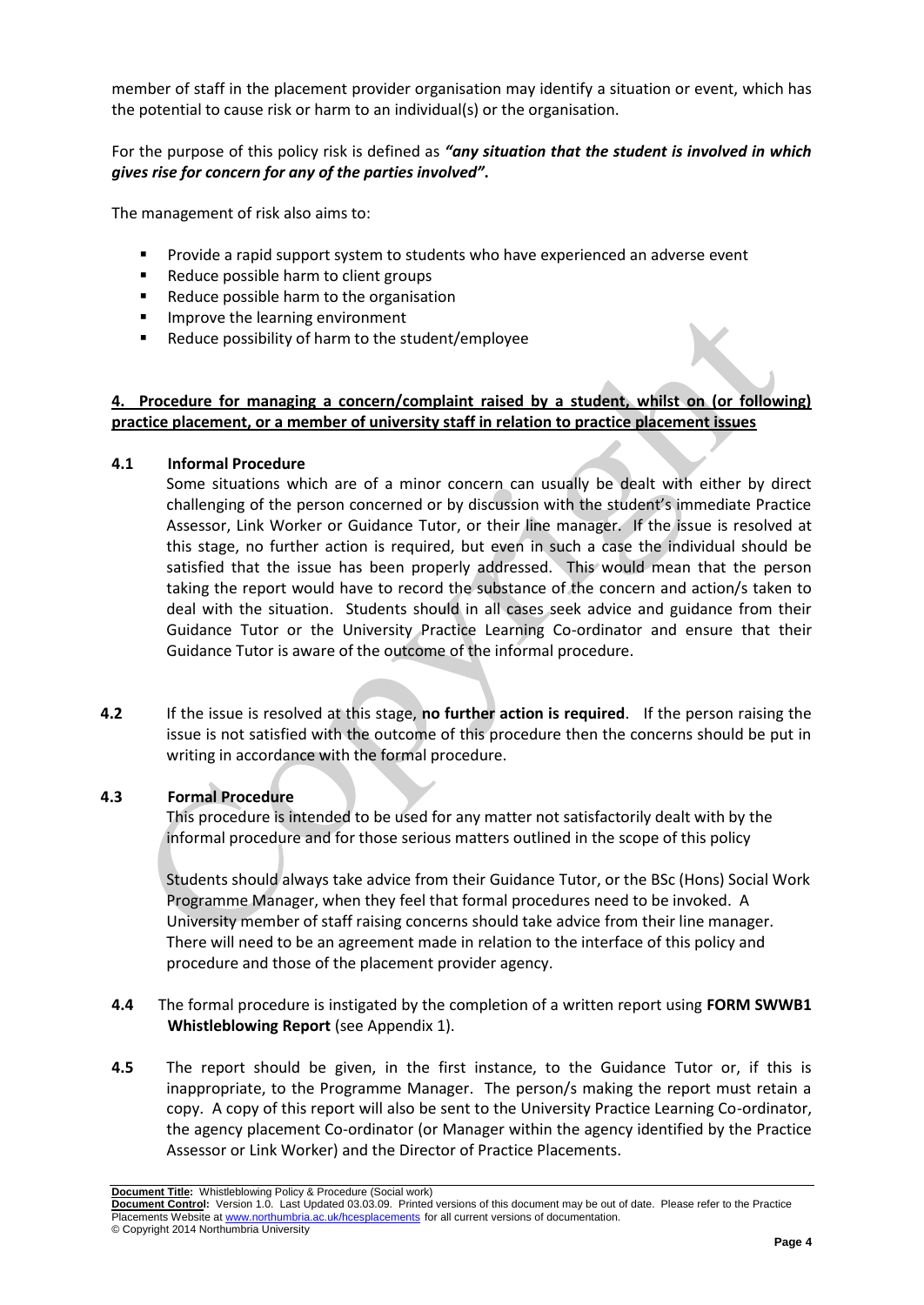- **4.6** The University will respond to the concerns raised and it will be necessary to investigate these concerns, but this is not the same as accepting or rejecting them.
- **4.7** Within 5 working days of a concern being raised the University will send a written response:
	- acknowledging that the concern has been raised
	- indicating how the University propose to deal with this matter
	- giving an estimate of how long it will take to provide a final response
	- indicating whether you whether any enquiries have been made
	- providing information on relevant support mechanisms

The Associate Deans of Health Community and Education Studies and of Student and Staff Affairs will be sent a copy of this response.

- **4.8** Where appropriate, matters raised may:
	- be investigated by management
	- be referred to the police or other statutory agencies
- **4.9** In order to protect individuals and those about whom concerns are raised, initial enquiries will be made to decide whether an investigation is appropriate and, if so, what form it should take. Concerns or allegations which fall within the scope of specific procedures (for example Child Protection or Protection of Vulnerable Adult Procedures) will normally be referred for consideration under those procedures.
- **4.10** Some concerns may be resolved by agreed action without the need for investigation. If urgent action is required this will be taken before any investigation is conducted.
- **4.11** The amount of contact between the individual considering the issues and the person raising the concern will depend on the nature of the matters raised, the potential difficulties involved and the clarity of the information provided. If necessary, the investigating officers will seek further information from the person raising the concern.
- **4.12** There may be the necessity for a meeting between the person reporting the concern and the Programme Manager. If this is the case a colleague of choice can accompany the student/ member of staff to that meeting. The Guidance Tutor or Line Manager will also be able to offer support as appropriate.
- **4.13** Should a representative of a placement provider wishes to interview the person raising concerns, permission **MUST** be sought from the Programme Manager or the Director of Practice Placements as per the 'Request to Interview a Student of Northumbria University' Policy/Procedure (See Appendix 2) and complete **FORM SWWB 2 REQUEST TO INTERVIEW A STUDENT** (See Appendix 3). A formal response will be issued to all requests within 2 working days
- **4.14** The University accepts that we may not be notified until after the event has taken place (e.g. there may be occasion where a student needs to be interviewed immediately by a Police representative), however, should the Placement Provider need to take immediate action following a serious incident, then Northumbria University expect to be notified of this at the first available opportunity and no later than the next University working day.

**Document Title:** Whistleblowing Policy & Procedure (Social work)

**Document Control:** Version 1.0. Last Updated 03.03.09. Printed versions of this document may be out of date. Please refer to the Practice Placements Website at www.northumbria.ac.uk/hcesplacements for all current versions of documentation. © Copyright 2014 Northumbria University